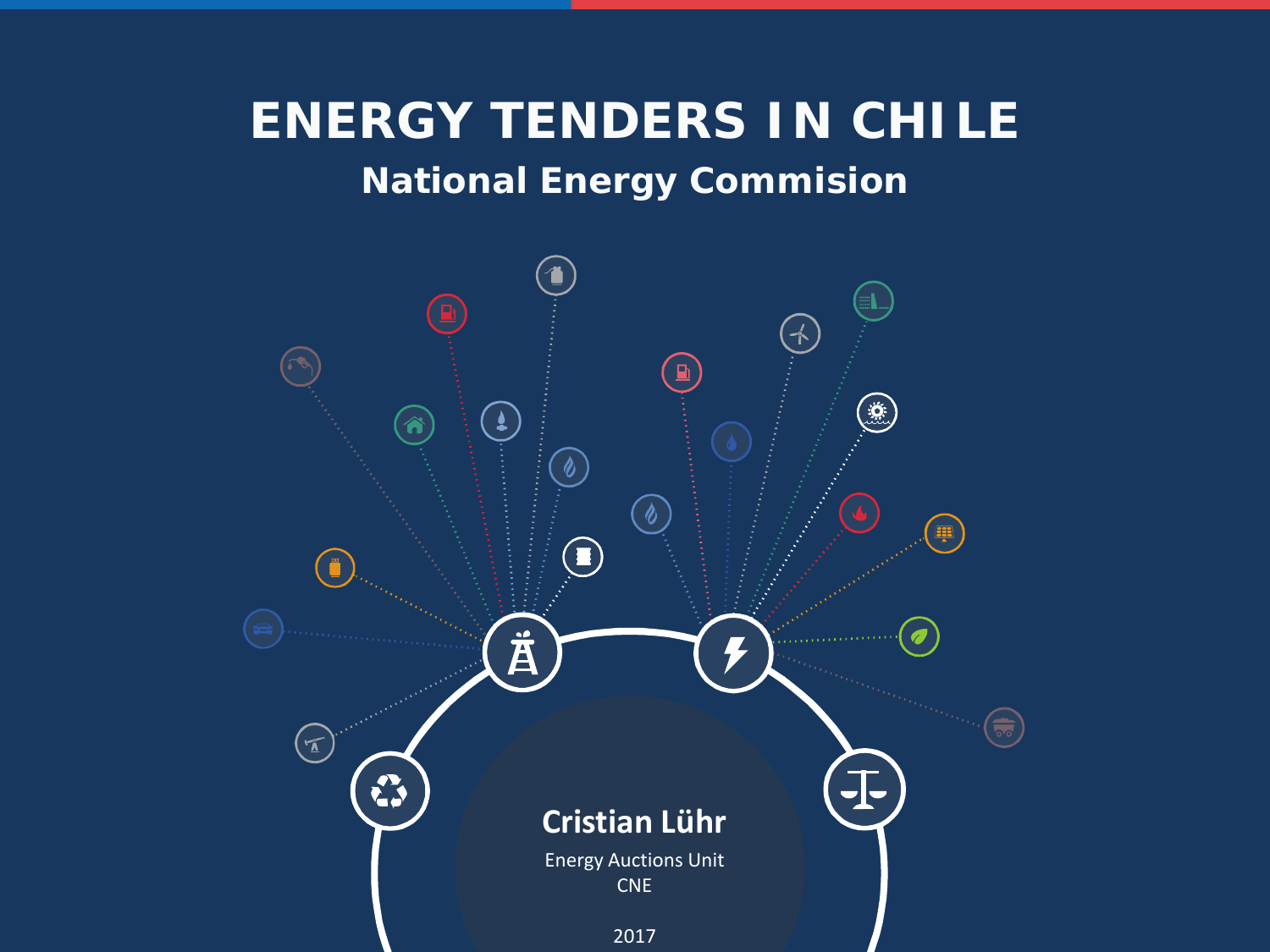### **Tenders Law 20.805 (2015)**

- Objective: Award long-term contracts with fixed energy price (USD) + indexation
- ► Contract establishes maximum amount of annual energy committed by generator
	- Billing considers only the actual energy being consumed monthly by distributors
		- Responsibility of the process: CNE
	- Annual tenders' report with demand forecast
	- 3 types of tenders defined: Long Term, Short Term and Exceptional Short Term Tender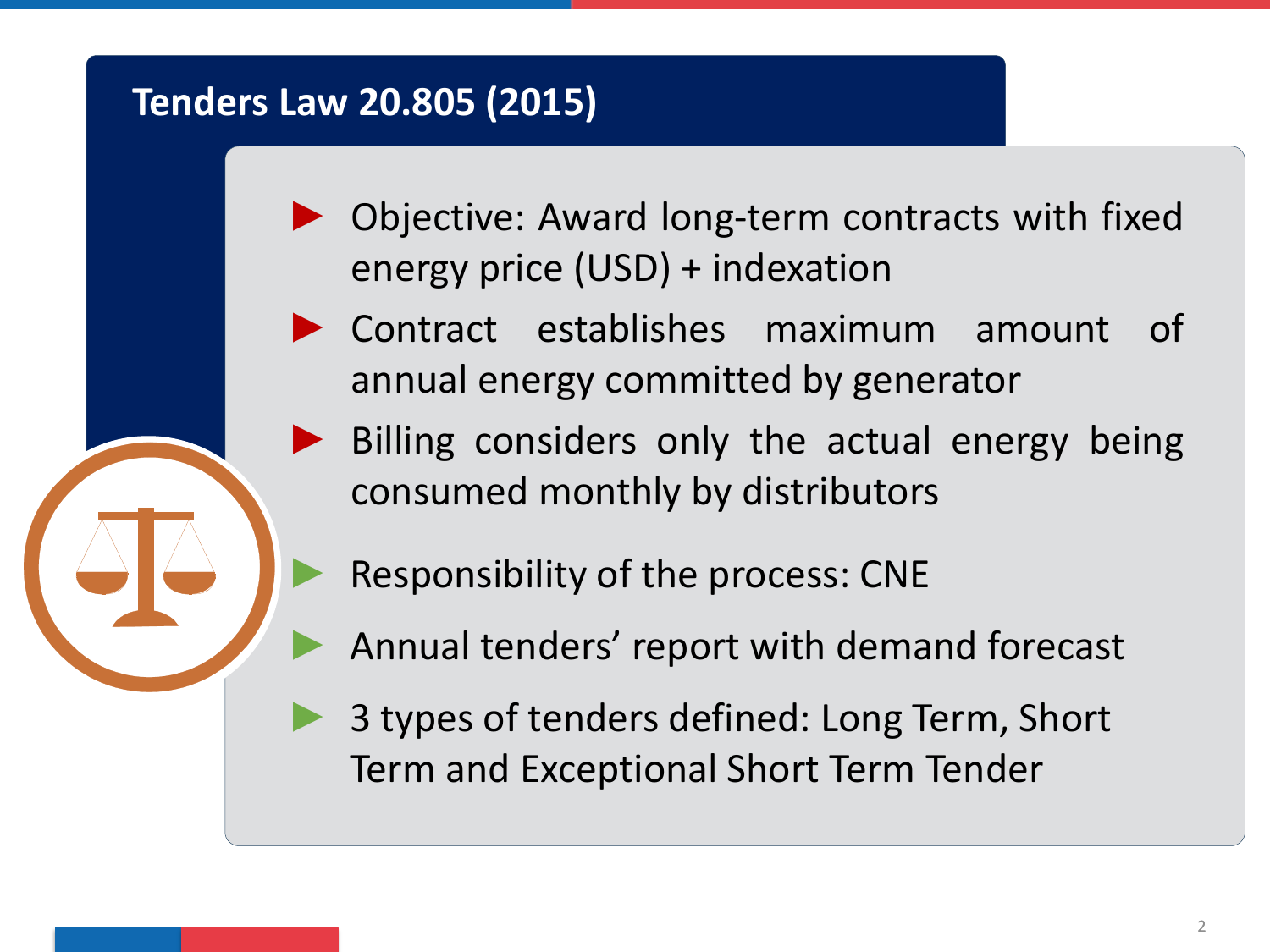#### **ENERGY TENDERS' RESULTS**

#### **AVERAGE PRICE BY ENERGY TENDER PROCESS**

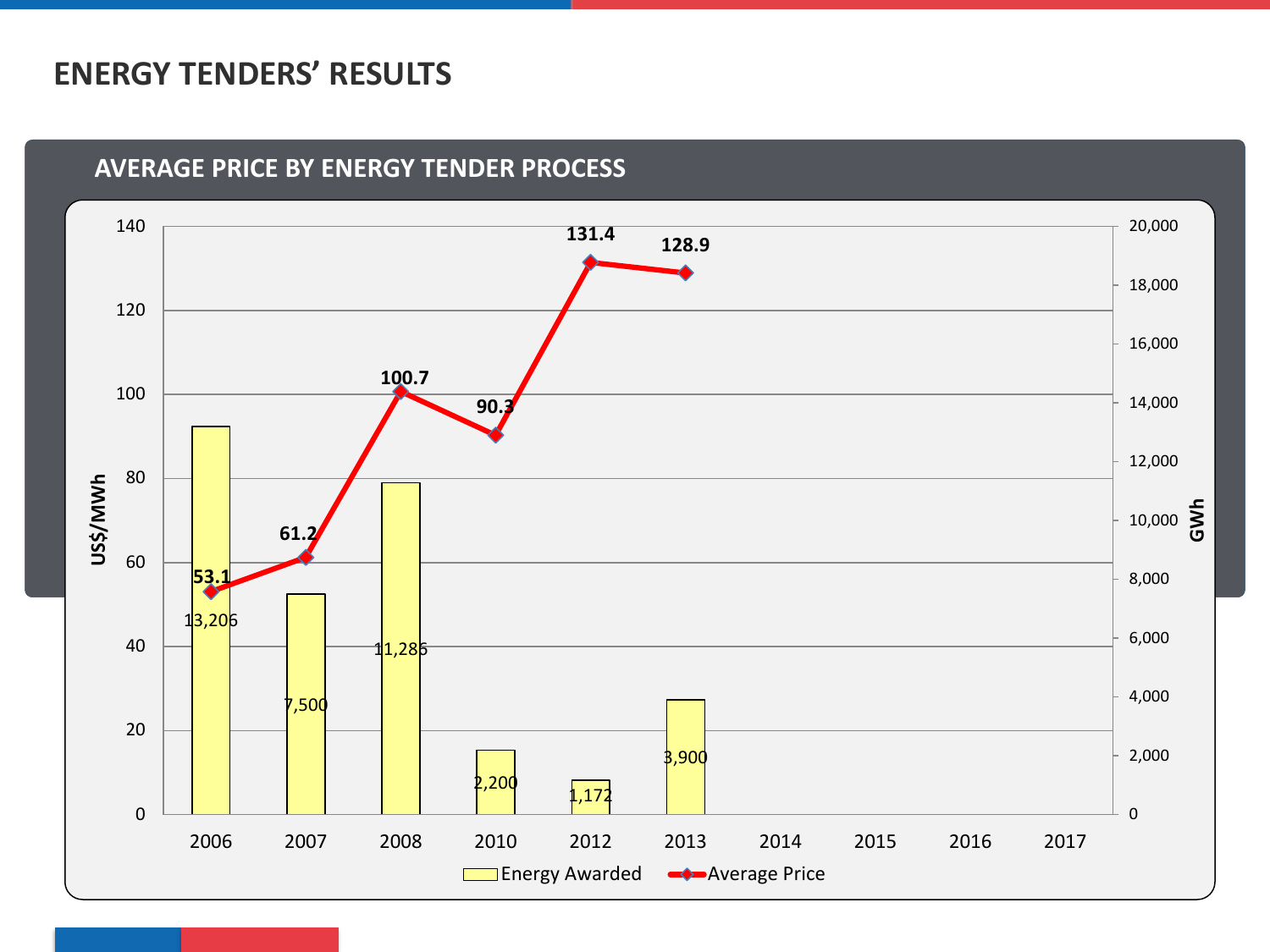### **ENERGY TENDERS' RESULTS**

#### **AVERAGE PRICE BY ENERGY TENDER PROCESS**

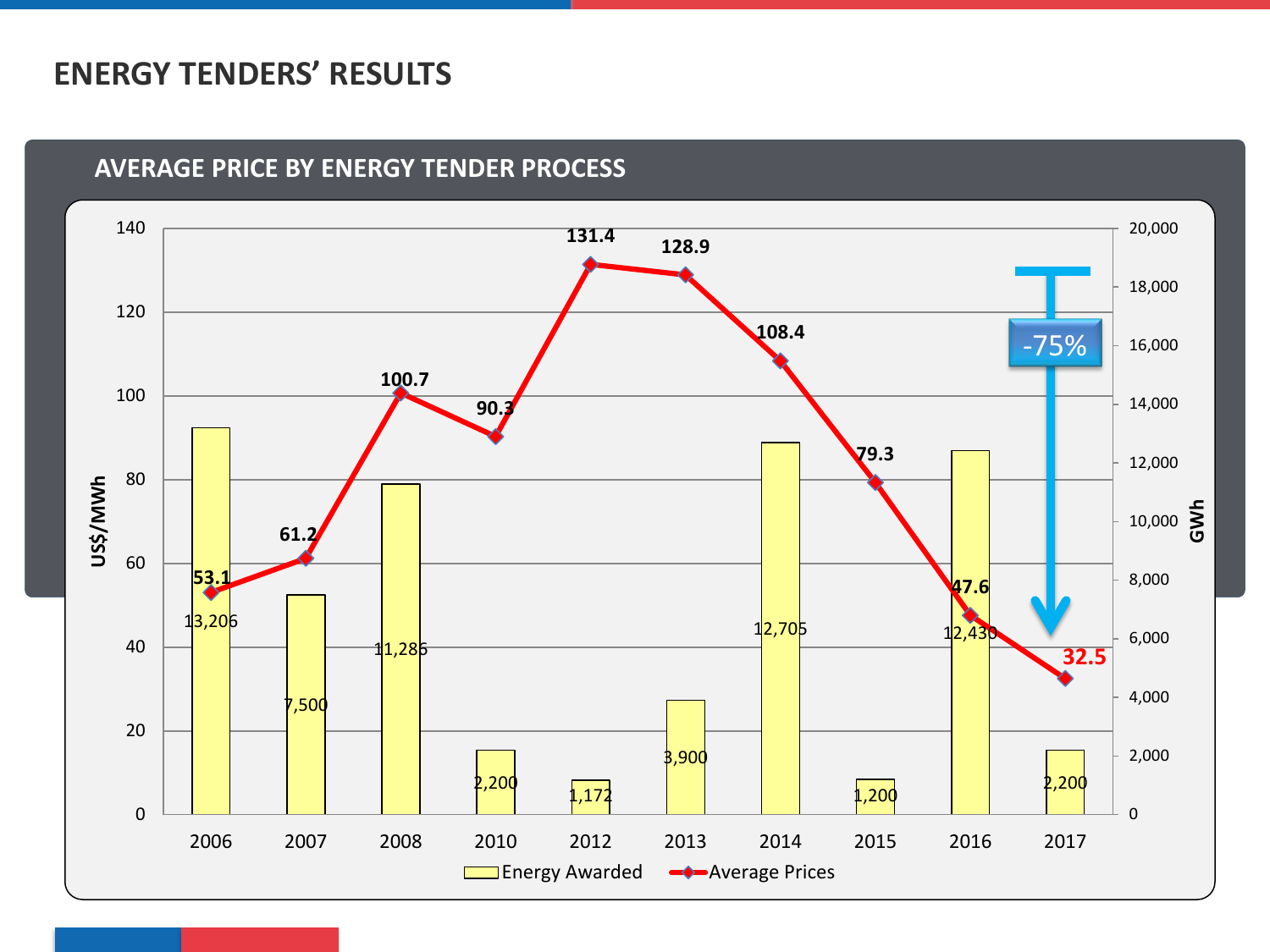### **ENERGY TENDERS' RESULTS**



#### **INCREASE IN COMPETITION IN ENERGY TENDERS**

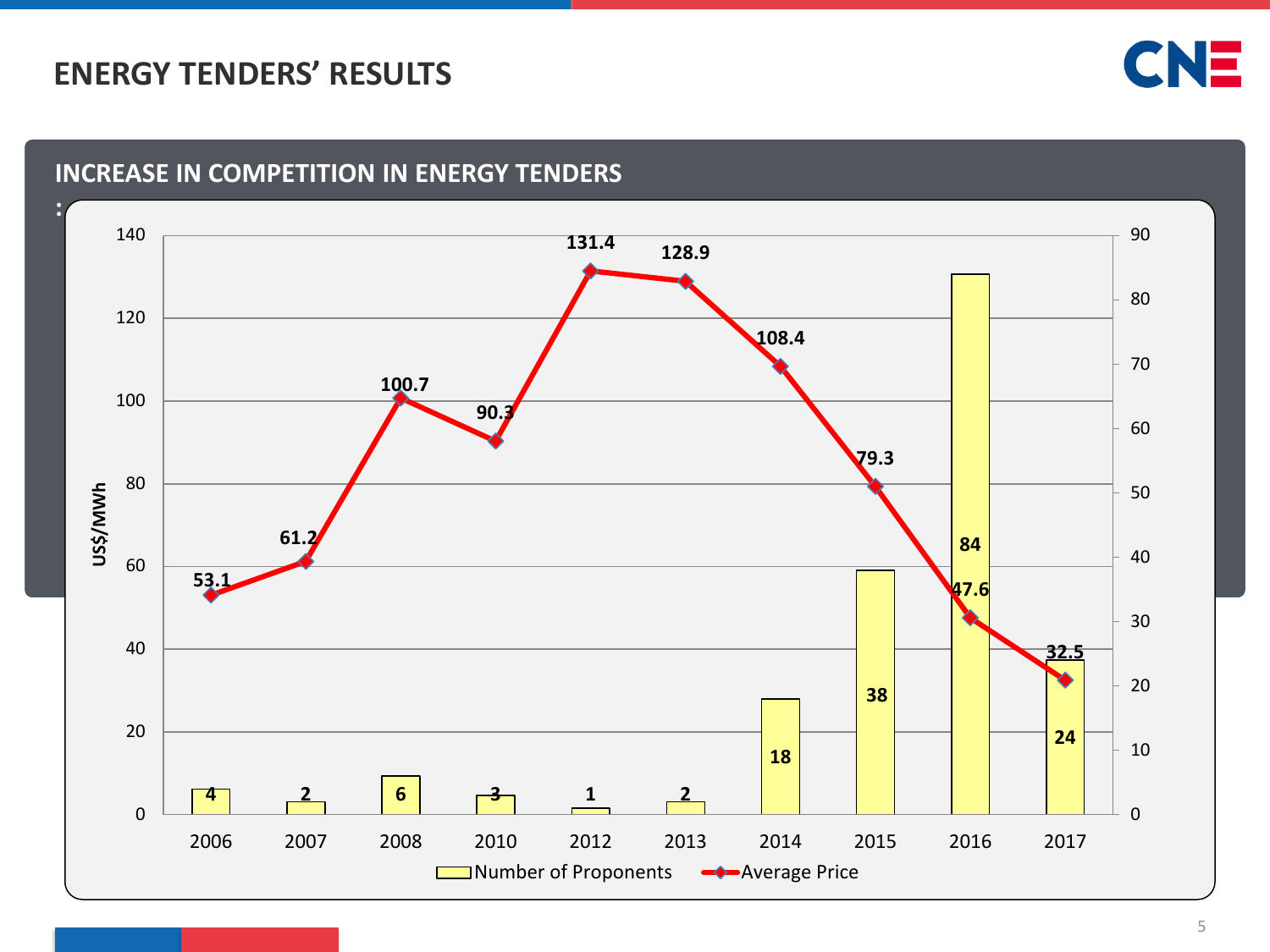#### **TENDER'S MAIN FEATURES**

- 20-year contract between generator and distributors
- 5 years until beginning of supply
- Supply includes all distribution companies of Chile
- Technology neutral
- Innovative design for energy blocks (hourly/quarterly)
- Maximum price is hidden
- Bids are assessed according to their indexation formula
- Contract price review because of regulatory changes
- Option to postpone or terminate contract early
- Option to cede the contract to a third party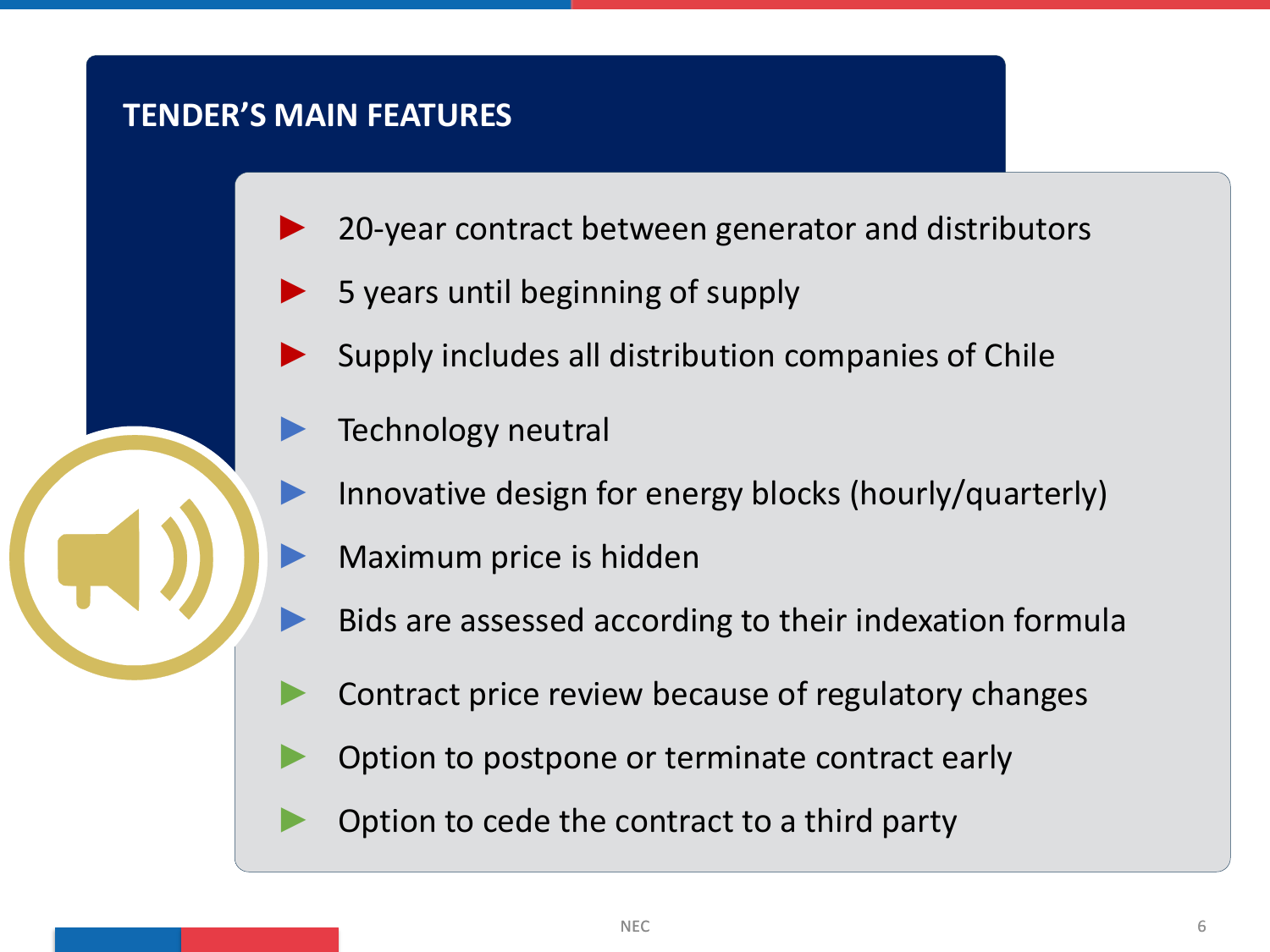

# Hourly and Quarterly blocks

- 2017 tender: 1.700 GWh hourly and 500 GWh quarterly
- Allows participation of mini-hydro and NCRE projects

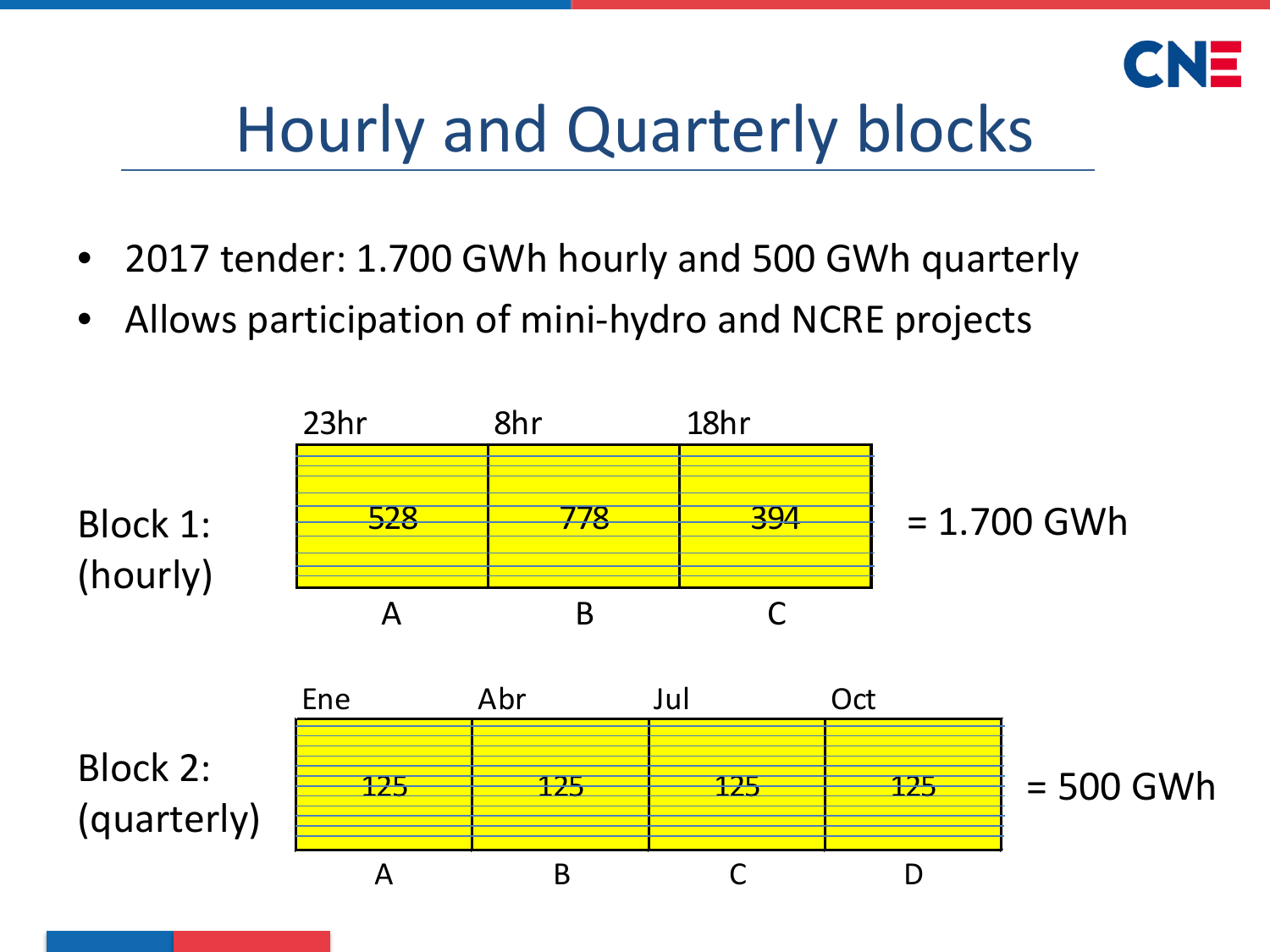

# 2017 Tender Results

*Energy offered v/s awarded by technology*



- $\rightarrow$  Energy offered was 10 times more than energy auctioned!
- $\rightarrow$  Solar/Wind and pure Solar were the most successful technologies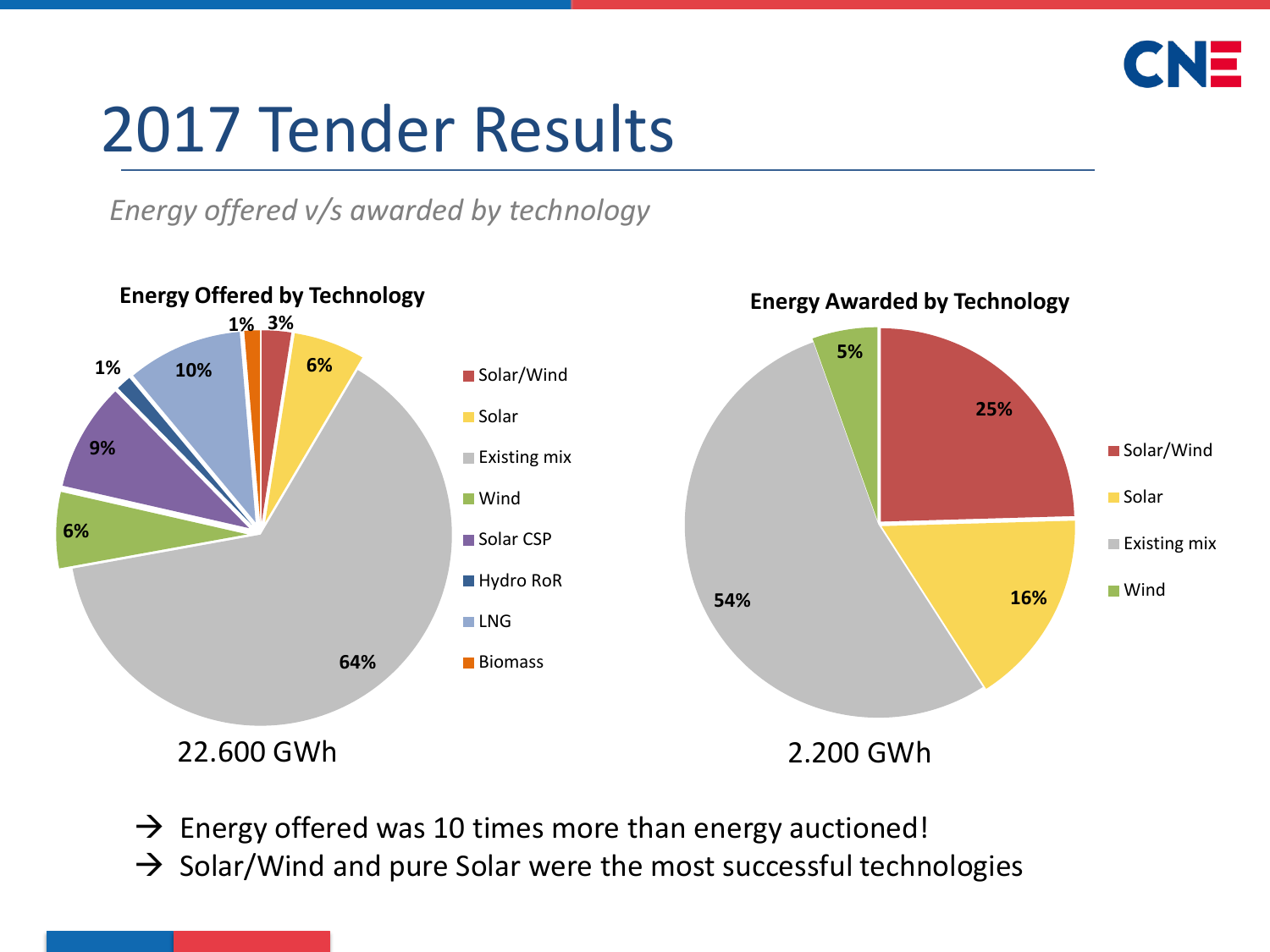

# 2017 Tender Results

*Energy and prices offered v/s awarded*



 $\rightarrow$  NCRE projects win over more traditional energy sources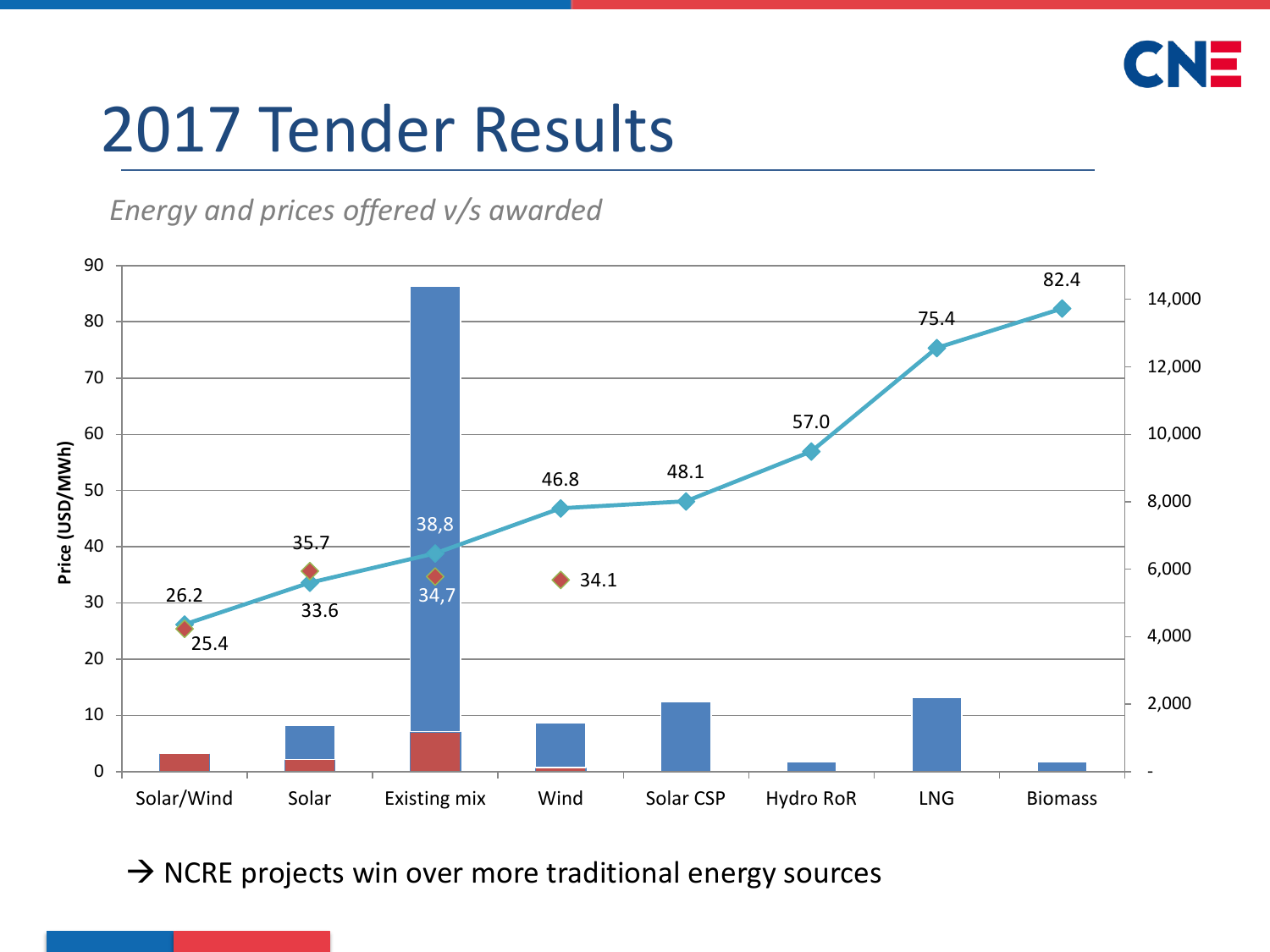

# 2017 Tender Results

#### *Price bids by technologies*



→ Average offer price: 42,8 USD/MWh → Average awarded price: 32,5 USD/MWh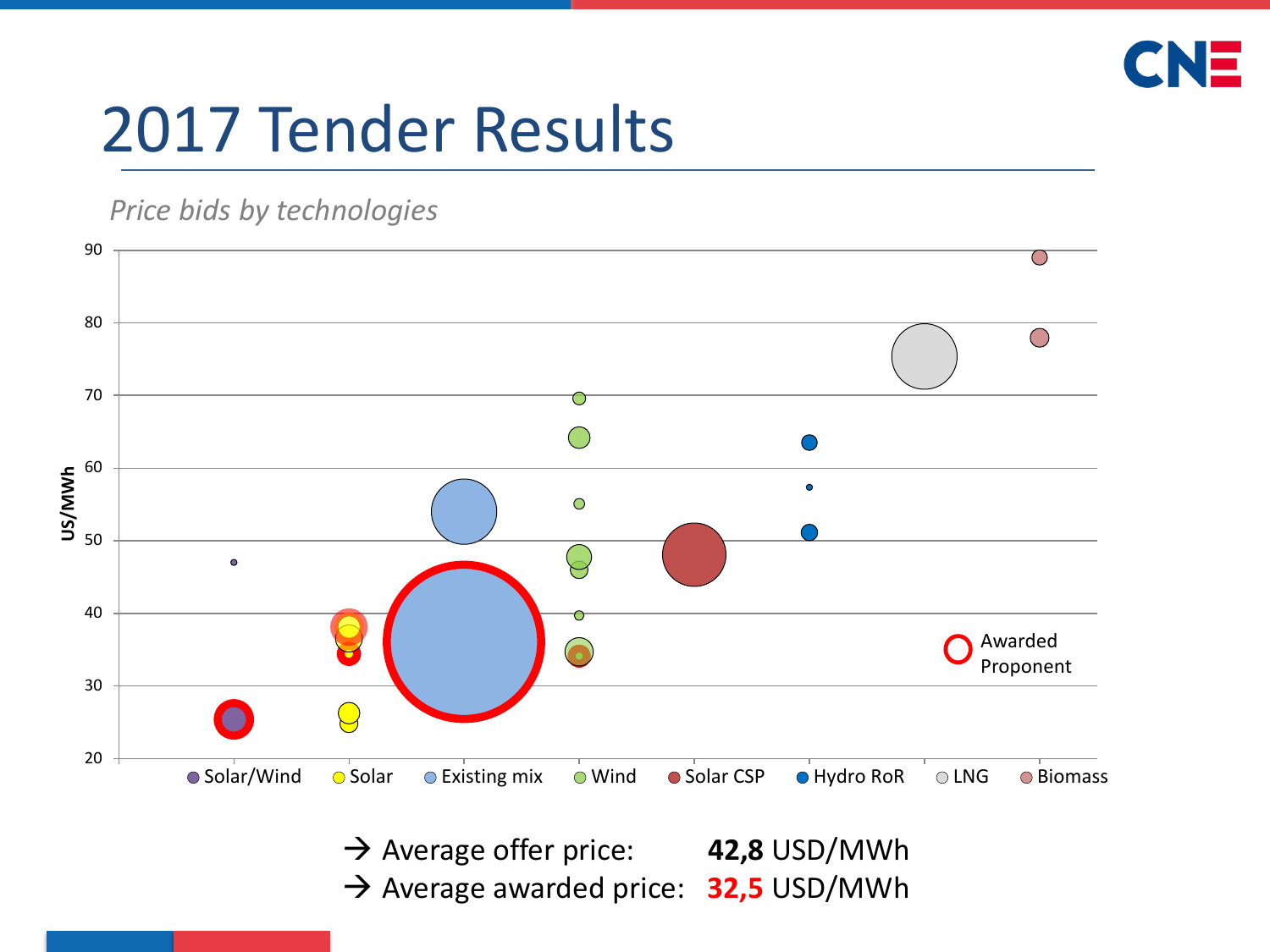### **Energy tenders: Next processes**